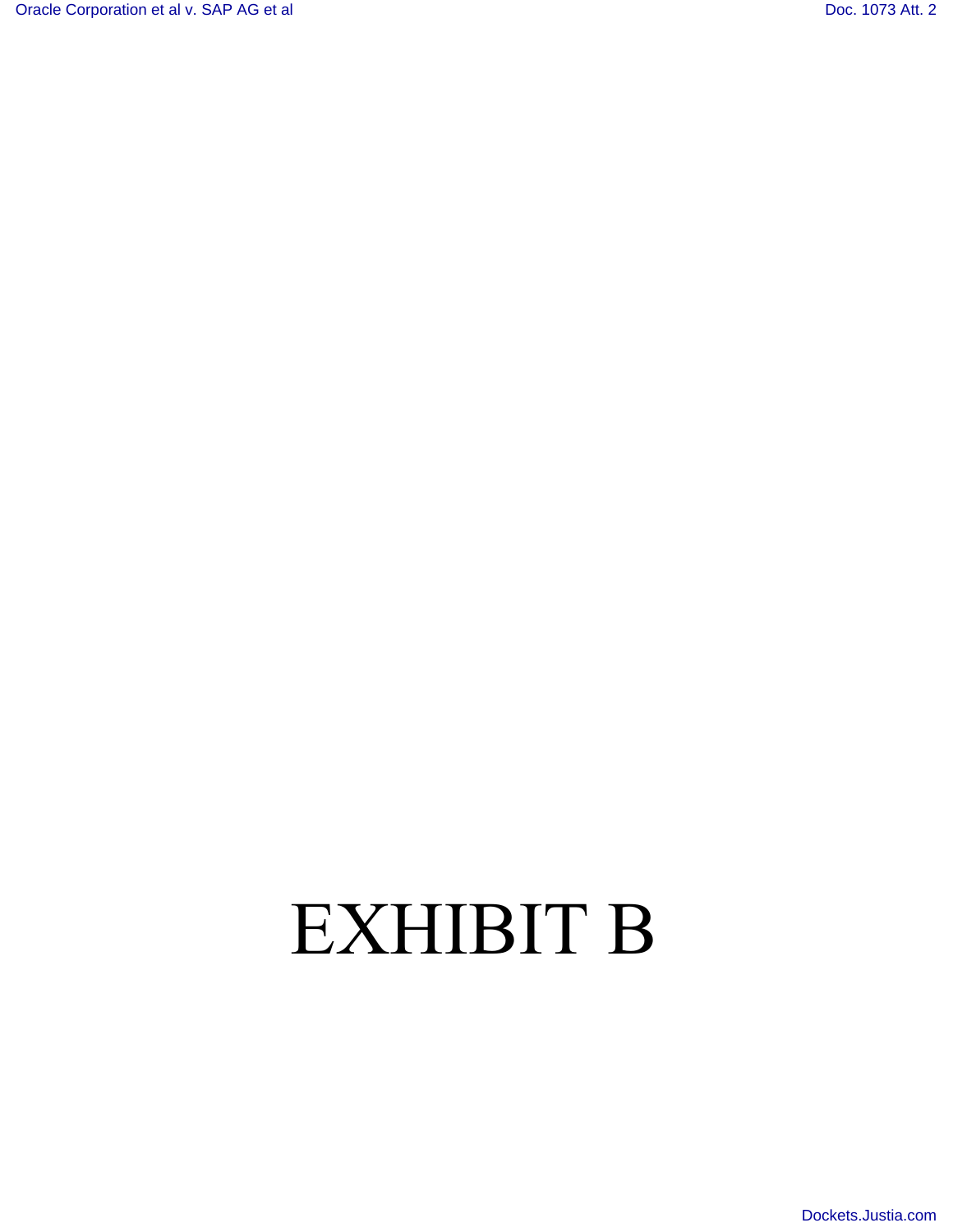| From: | Alinder, Zachary J. |
|-------|---------------------|
|-------|---------------------|

**Sent:** Wednesday, May 11, 2011 12:16 PM

**To:** 'Jane L Froyd'

**Cc:** Howard, Geoff; 'Jacqueline K. S. Lee'; Chin, Lisa; 'Rachel L. Rawson'; Brundage, Robert A.; 'Greg Lanier'; 'Gregory Castanias'

**Subject:** RE: Oracle v. SAP: Motion for Stay and Approval of Security

Hi Jane,

In follow-up to the email below, we continue to think that the Parties should meet and confer on the bond pro forma and the bond issuer(s). (Our hope is that the Parties will be able to stipulate that the bond secured by SAP complies with the Court's order and provides adequate security under Rule 62 and Local Rule 65.1.) Please let us know if you are open to that dialogue. Best regards,

Zac

**From:** Alinder, Zachary J. **Sent:** Friday, April 29, 2011 12:59 PM **To:** 'Jane L Froyd' **Cc:** Howard, Geoff; 'Jacqueline K. S. Lee'; Chin, Lisa; 'Rachel L. Rawson'; Brundage, Robert A.; Greg Lanier; Gregory Castanias **Subject:** RE: Oracle v. SAP: Motion for Stay and Approval of Security

Jane,

The Court's order appears to have mooted our attempted stipulation, so I will not provide comments back today as expected. We still think that it would make sense for SAP to provide the pro forma of the bond and information about the bond issuer(s) to us sufficiently in advance of bringing the motion to approve the bond, so that we can provide comments and hopefully agree in advance that provides adequate security under Rule 62 and Local Rule 65.1. Best regards, Zac

**From:** Jane L Froyd [mailto:jfroyd@JonesDay.com] **Sent:** Thursday, April 28, 2011 3:21 PM **To:** Alinder, Zachary J. **Cc:** Howard, Geoff; 'Jacqueline K. S. Lee'; Chin, Lisa; 'Rachel L. Rawson'; Brundage, Robert A.; Greg Lanier; Gregory Castanias **Subject:** Re: Oracle v. SAP: Motion for Stay and Approval of Security

Zac,

Defendants agree to file a stipulation regarding the form of security to stay execution of judgment and attach a draft stipulation. It includes a provision accounting for an increase in the bond amount should the appeal process exceed three years. At this time, Defendants are still the finalizing bond arrangements and cannot yet provide a pro forma or the name(s) of the issuer(s). Please note, however, that all of the issuers that Defendants are considering are rated A- or higher (as rated by A.M. Best http://www3.ambest.com/ratings/default.asp). Defendants will provide the bond form (which will include the issuer(s)' names) by the agreed May 25 deadline for Defendants to file the motion asking the Court to approve the particular bond.

Please let us know if you have any questions and whether Oracle agrees to Defendants' proposed stipulation.

Regards,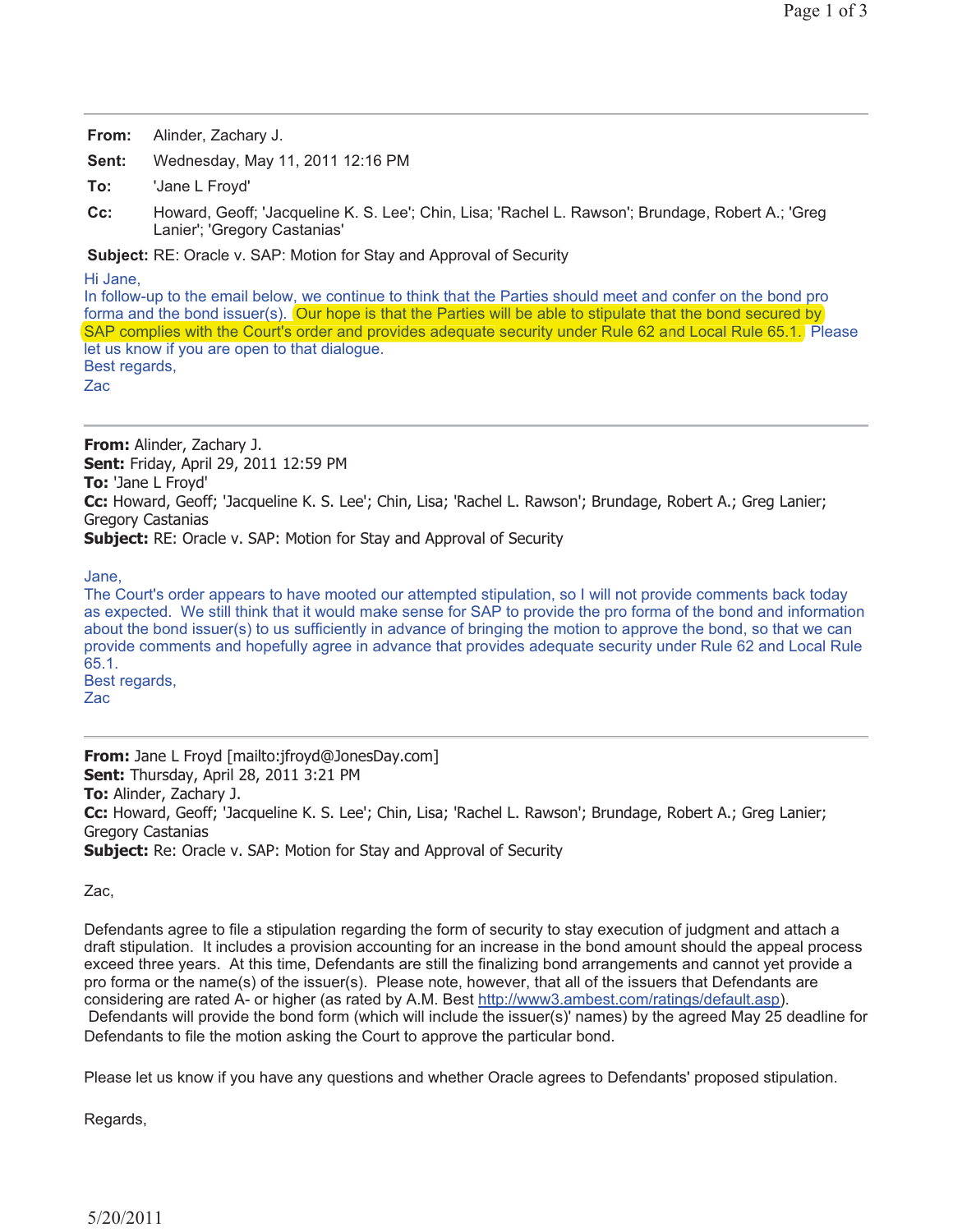Jane



**Jane L. Froyd**

1755 Embarcadero Road • Palo Alto, CA 94303 **DIRECT** 650.739.3937 • **FAX** 650.739.3900 • **E-MAIL** jfroyd@jonesday.com

| From: | "Alinder, Zachary J." <zachary.alinder@bingham.com></zachary.alinder@bingham.com> |
|-------|-----------------------------------------------------------------------------------|
|-------|-----------------------------------------------------------------------------------|

To: "Jane Froyd" <ifroyd@JonesDay.com>

Cc: "'Jacqueline K. S. Lee'" <jkslee@JonesDay.com>, "Greg Lanier" <tglanier@JonesDay.com>, "'Rachel L. Rawson'" <rlrawson@JonesDay.com>, "Howard, Geoff" <geoff.howard@bingham.com>, "Chin, Lisa" <lisa.chin@bingham.com>, "Brundage, Robert A." <robert.brundage@bingham.com>

Date: 04/27/2011 05:17 PM

Subject: Oracle v. SAP: Motion for Stay and Approval of Security

Jane,

In its Reply papers, SAP appears to agree that it should post a secured bond in the full agreed amount and to increase the bond amount should any appeal last longer than three years. Given this position, Oracle believes that the Parties may be able to reach agreement on the form of security. The only "reporting" that we would request is (1) that we be provided a pro forma of the bond and information about the bond issuer(s) so that we can confirm that they provide adequate security, and (2) that, in the event the appeal goes beyond three years, we be provided quarterly with confirmation that the bond has been increased to cover accrued interest. In addition, Oracle will agree to SAP's request for 21 days from the date of the May 4th hearing to secure the bond. Assuming this is acceptable, we ask that you send us a draft stipulation reflecting these terms and requesting Judge Hamilton approve them and take the hearing off-calendar. If you'd like to meet and confer on this, we can be available later this week to do so.

Best regards, Zac

**Zachary J. Alinder Bingham McCutchen LLP Three Embarcadero Center | San Francisco, CA 94111 T (415) 393-2226 | F (415) 393-2286 zachary.alinder@bingham.com**

Confidentiality Notice: The information in this e-mail (including attachments, if any) is considered confidential and is intended only for the recipient(s) listed above. Any review, use, disclosure, distribution or copying of this e-mail is prohibited except by or on behalf of the intended recipient. If you have received this email in error, please notify me immediately by reply email, delete this email, and do not disclose its contents to anyone.